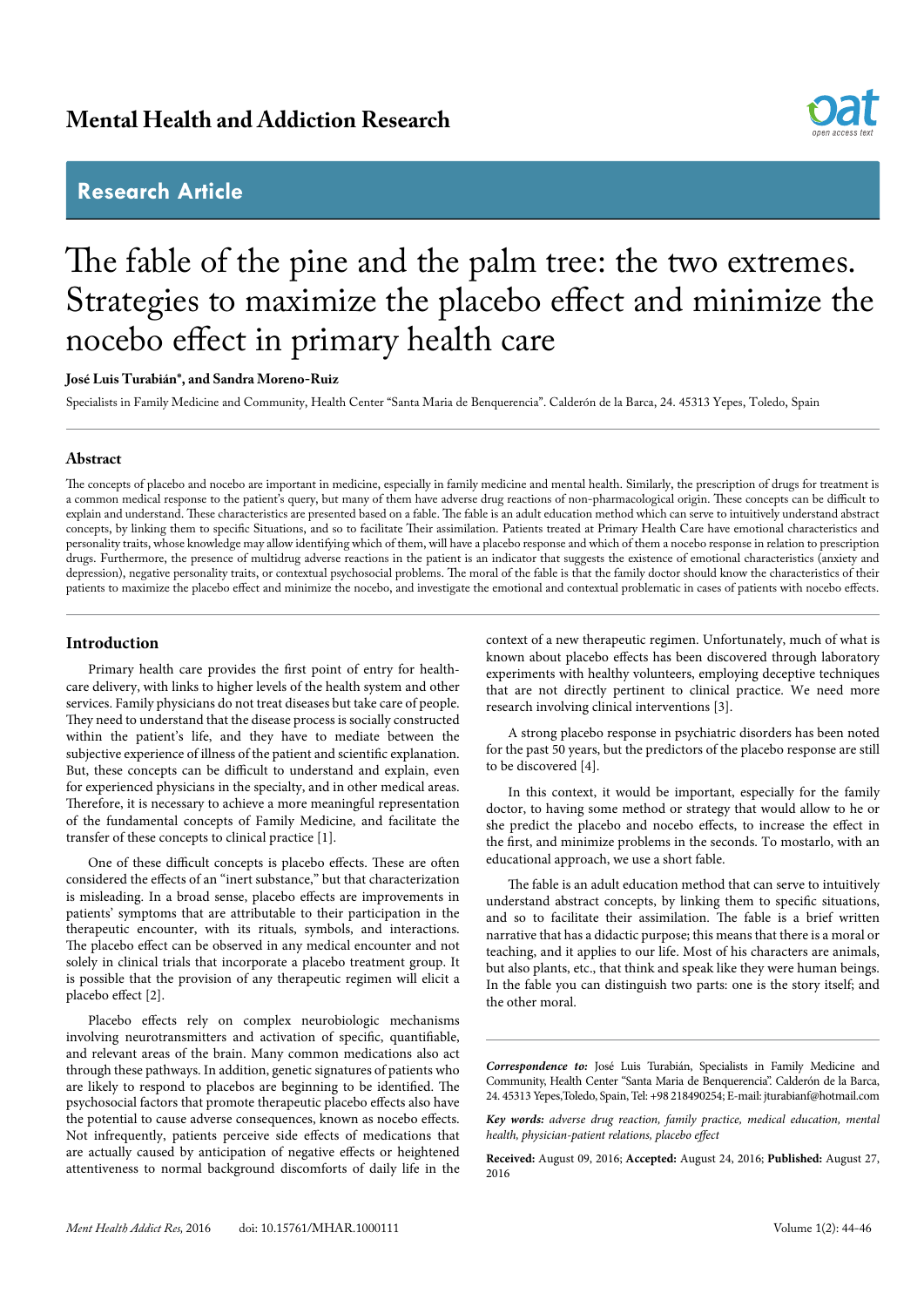Turabián JL (2016) The fable of the pine and the palm tree: the two extremes. Strategies to maximize the placebo effect and minimize the nocebo effect in primary health care

### **Case report: the fable of the pine and the palm tree**

Once upon a time, a pine tree and a palm tree who consulted to the doctor.

Mr. Pine Tree was a narrow, conical tree, with gray and smooth bark, and cracked with age, of 30 m high, with its aromatic leaves in form of needle and green and brown colour. He was a cheerful, positive and optimistic patient, who faces life with hope and energy, and with the ability to recover from the adversity, with a direct and unselfish temperament, which reflected enthusiasm for the arrival of new illusions and achieving new goals.

- "I come by this wound in my bark, Doctor," said the Mr. Pine to the doctor.

- "Aha, I see ... I will prescribe this treatment: it is one tablet every 6 hours, and this cream ...", said the doctor.

After one week, Mr. Pine Tree returned to the office:

-"Doctor, I finished treatment, which worked very well to me, and I'm better ... The treatment was a success".

Another day consulted Mrs. Palm Tree, with its thick fibrous trunk and big green leaves at the end of the stem, of 15 m high. She was angry, hostile, and anxious.

- "Doctor, I have dark spots on the leaves! I am very concerned. I know a palm tree that did the same ... and ended up in the hospital. You have to do something ", said Mrs. Palm Tree distressed, as he began to mourn.

- "Hmmm ... I see. I am going to prescribe this treatment: one tablet every 6 hours and this cream ", said the doctor.

After a few days Mrs. Palm Tree returned to the medical office:

- "The tablets worsen stains ... Now the spots on the leaves are already black .. ¡Got to do something, Doctor!. Please, send me further treatment ", said with anxiety and tears.

After a few weeks Mrs. Palm Tree returned to the office:

-"¡The last tablets sat me too bad! Now the spots on the leaves have a light green halo, and sometimes acquire a brown tone ... ¡¡You have to provide me other treatment!! ", demanded angrily.

After a few weeks Mrs. Palm Tree returned again to the office:

-"These tablets a selective inhibitor of serotonin reuptake that you provided have not worked, and I feel very bad! The spots have become transparent, but the blade is weak...".

The doctor thought:

"The pine tree is the sea and sky and mountains. The palm tree is dryness of misfortune with broken branches; is the disease of the loneliness, thirst and the remoteness on the desert, seeking, with anxiety of a dream, a source in cold water in an arid field".

"To Mr. Pine Tree everything seems to sit well to him. He has beneficial effects produced by his positive expectations: he is a placebo effect. By contrast, to the Mrs. Palm Tree all drugs sit badly to her, including antidepressants. She is a nocebo effect".

#### **Discussion: the moral of the fable**

The placebo can be defined as a beneficial effect produced by positive expectations, and this are related with personality traits such as the ability to recover from adversity, direct temperament, and altruism, that are positive predictors of placebo effect. The reverse of the placebo effect is the nocebo: the personality traits of anger and hostility, anxiety and depression are predictors factors [5]. So, patients' expectations, and personality traits are important determinants of unwanted adverse effects, and clinicians must have strategies to foster optimal treatment outcomes [6].

There has been a long standing debate on the placebo effect in pharmacotherapy of depression especially in patients with mild to moderate forms of the illness. And these clinical implications of placebo are more important compared with the differences in efficacy between antidepressants [7]. The current research demonstrates that in patients who develop a medication response conditioned to a "placebo" and who are then given the placebo plus a medication dose too low by itself to alter physiology, the established association can be reinforced, thus producing a physiologic effect [8].

According of this, it has been proposed various strategies to maximize placebo effect and minimize nocebo effect [6]. The measures an individual's ability to recover from adversity and the ability to withstand and overcome stressors and difficult situations, could allow predict people who show the greatest ability to take environmental information (the placebo) and make it a change in the biology. This strategy is of great importance in medical clinical work, especially in primary care, and in relation for prescription drugs so that they show a positive effect on patients.

But in primary care, where the family physician in his work continuing care with the patient comes to know the personality traits of their patients, and can know at a given patient if it is an anxious person (people that perceive situations as dangerous or threatening, cautious people, tense, easily fatigable, timid, apprehensive, pessimistic, etc.) [9], or if the patient is a person with depressive personality (individuals that are characterized by particularly serious show, unable to have fun or relax and humourless, with negative thoughts, pessimistic, etc.;

**Table 1.** Types of patients, based on the knowledge acquired by the family doctor during continuity of care, as an aid to decision-making in the use of drugs.

| <b>Types of patients</b>                                                   | <b>Predictors factors</b>                                                                                                                                                                                                                                                                                                                                       | Action to be taken by the family doctor                                                                                                                                                                                                                                                                                                                                                   |
|----------------------------------------------------------------------------|-----------------------------------------------------------------------------------------------------------------------------------------------------------------------------------------------------------------------------------------------------------------------------------------------------------------------------------------------------------------|-------------------------------------------------------------------------------------------------------------------------------------------------------------------------------------------------------------------------------------------------------------------------------------------------------------------------------------------------------------------------------------------|
| Patients with positive effects on drug use ("Patients"<br>Placebo")        | -Personality traits: positive expectations, the ability to<br>recover from adversity, direct temperament, and altruism<br>-Absence of anxiety / depression                                                                                                                                                                                                      | -Reinforcing the positive expectations of the patient by the<br>physician (the drug is the doctor)                                                                                                                                                                                                                                                                                        |
| Patients with negative effects on the use of drugs ("Patients"<br>Nocebo") | -Personality traits:<br>anger and hostility,<br>-Emotional problems (anxiety / depression)<br>-Individuals that are characterized by particularly serious<br>show, unable to have fun or relax and humourless, with<br>negative thoughts, pessimistic, etc.; even without there<br>being an identifiable mental illness such as anxiety and / or<br>depression) | -Avoid the compulsive use of drugs<br>-Counterpose the negative expectations of the patient with<br>the expression of the positive effects from the doctor (the<br>drug is the doctor)<br>-Avoid transfer, by de doctor to the patient, the expectations<br>of doubt or of alarm of possible adverse drug effects.<br>-Work on a biopsychosocial framework rather than<br>biomedical only |